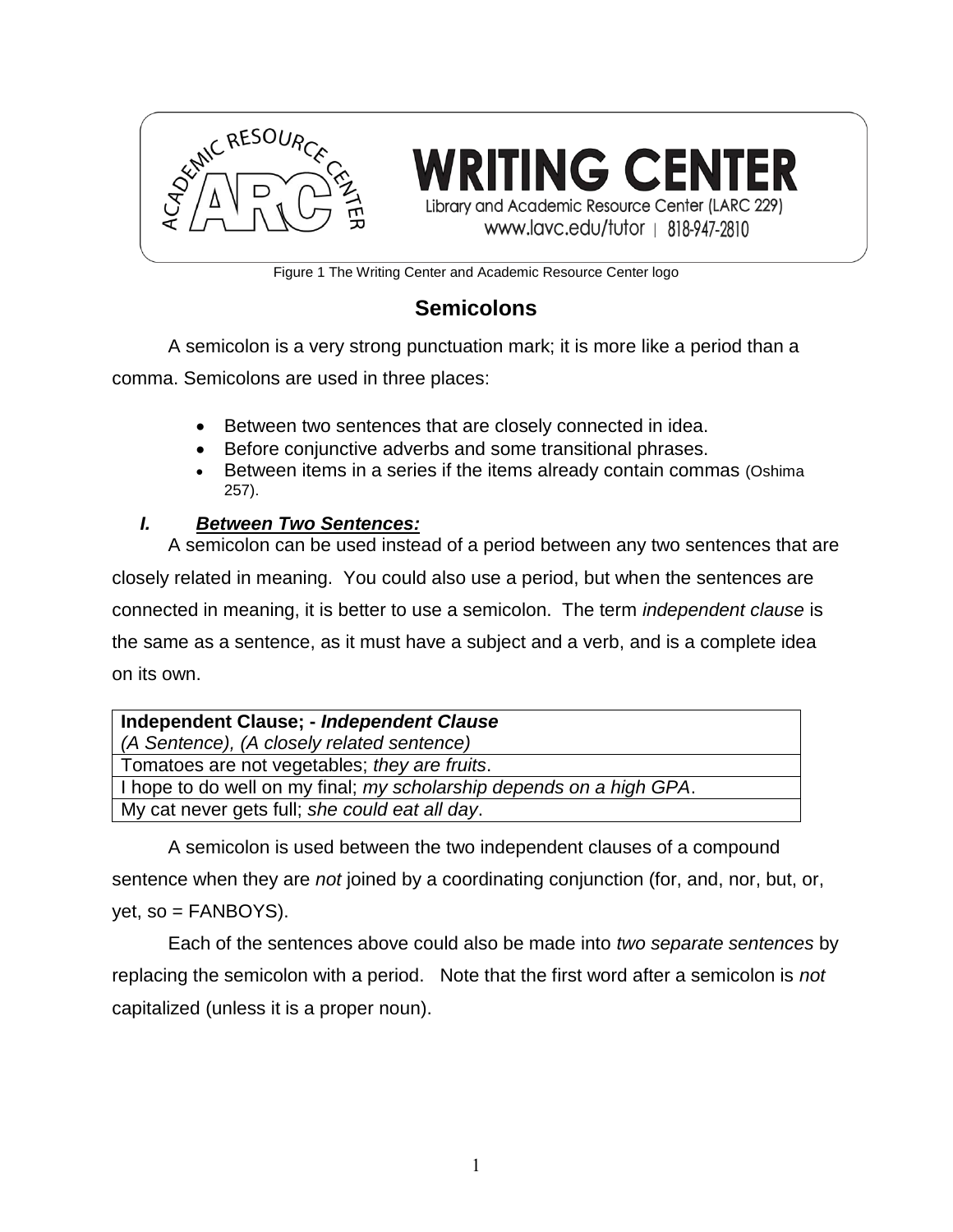### *II. Before Connectors:*

Use a semicolon before conjunctive adverbs such as however, therefore, nevertheless, moreover, and furthermore; a semicolon can also be used before some transitional phrases such as for example, as a result, that is, in fact, etc. *(Note that a comma follows the conjunctive adverb.)*

| Independent Clause; Connector, Independent Clause                            |
|------------------------------------------------------------------------------|
| I've always wanted to go to London; <i>however</i> , I never have the money. |
| My friend doesn't know how to swim; therefore, she never goes to the beach.  |

The connector (conjunctive adverb) does not have to be placed immediately

following the semicolon:

It was cold; *therefore*, we went inside*.*

It was cold; we, *therefore,* went inside*.*

It was cold; we went inside*, therefore.*

### **Here is a partial list of conjunctive adverbs:**

### **Conjunctive Adverbs**

Consequently, indeed, nevertheless Furthermore, in fact, then, However, moreover, therefore

### *III. Between items in a series if the items already contain commas.*

I cannot decide which instrument I like best: the cello, with its deep, sonorous tones; the piano, with its ability to play all kinds of music; or the guitar, with its portability and its haunting, plaintive chords.

### **Exercise #1**

# **Combine each pair of independent clauses by placing a semicolon between them.**

- 1. Janet Jackson has been promoted she is an effective manager.
- 2. My father always played baseball with me he always let me win.
- 3. The new guitar catalog, a 300 page volume, was misplaced the volume cost twenty dollars.
- 4. My mother wanted to leave early for the trip we had all overslept.